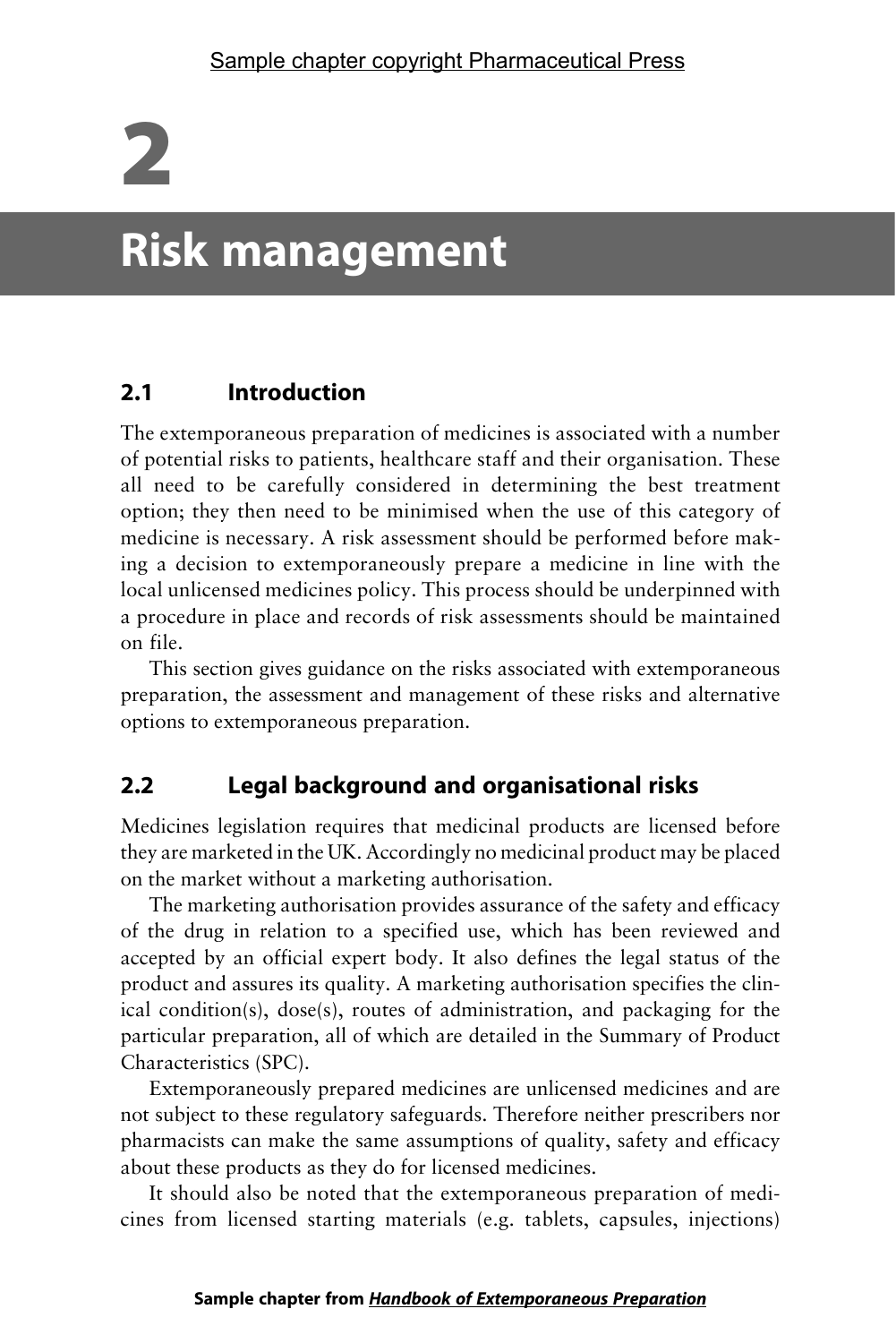also removes these regulatory safeguards unless specifically covered in the SPC. It is therefore an area of pharmaceutical activity which carries potentially increased risk to the patient, the supervising pharmacist and any other healthcare professionals involved in preparation and/or administration.

The pharmacist responsible for preparing or procuring an extemporaneously prepared medicine should therefore take responsibility for ensuring that the medicine is of suitable quality, and is safe and efficacious. A failure to do so puts both the pharmacist and organisation at risk in terms of both civil liability (negligence, breach of contract: Sale and Supply of Goods Act 1974) and criminal liability (Medicines Act 1968, Health and Safety at Work Act 1974, Corporate Manslaughter and Corporate Homicide Act 2007, Consumer Protection Act 1987). The pharmacist should also ensure that the prescriber is aware of the unlicensed status of the medicine and any associated risks with its use.

Extemporaneous preparation should therefore only be considered when an equivalent licensed product is unavailable or is unsuitable for use and if the use can be clearly justified clinically and pharmaceutically. Consideration should be given to all alternatives before choosing this option.

However, it is recognised that some patients may have special clinical needs that cannot be met by licensed medicinal products or by a viable alternative option. In these circumstances it would be inappropriate to curtail the patient's treatment, as this would have a detrimental effect on their condition. Whenever carrying out a risk assessment, the risks of not treating the patient should also be considered and be at the forefront of the decisionmaking process.

# 2.3 Alternatives to extemporaneous preparation

There are a number of alternative options that should be carefully considered as part of a patient-specific clinical risk assessment before opting for extemporaneous preparation. Each option has its own associated merits and risks, and the best option will vary according to specific circumstances surrounding both the patient's condition and the urgency of commencing the treatment.

#### 2.3.1 Therapeutic substitution

The use of a licensed medicine from the same therapeutic classification should be considered and may provide a better clinical option than the use of an extemporaneously prepared medicine which has limited data to support its formulation and stability. However, the decision to switch to a different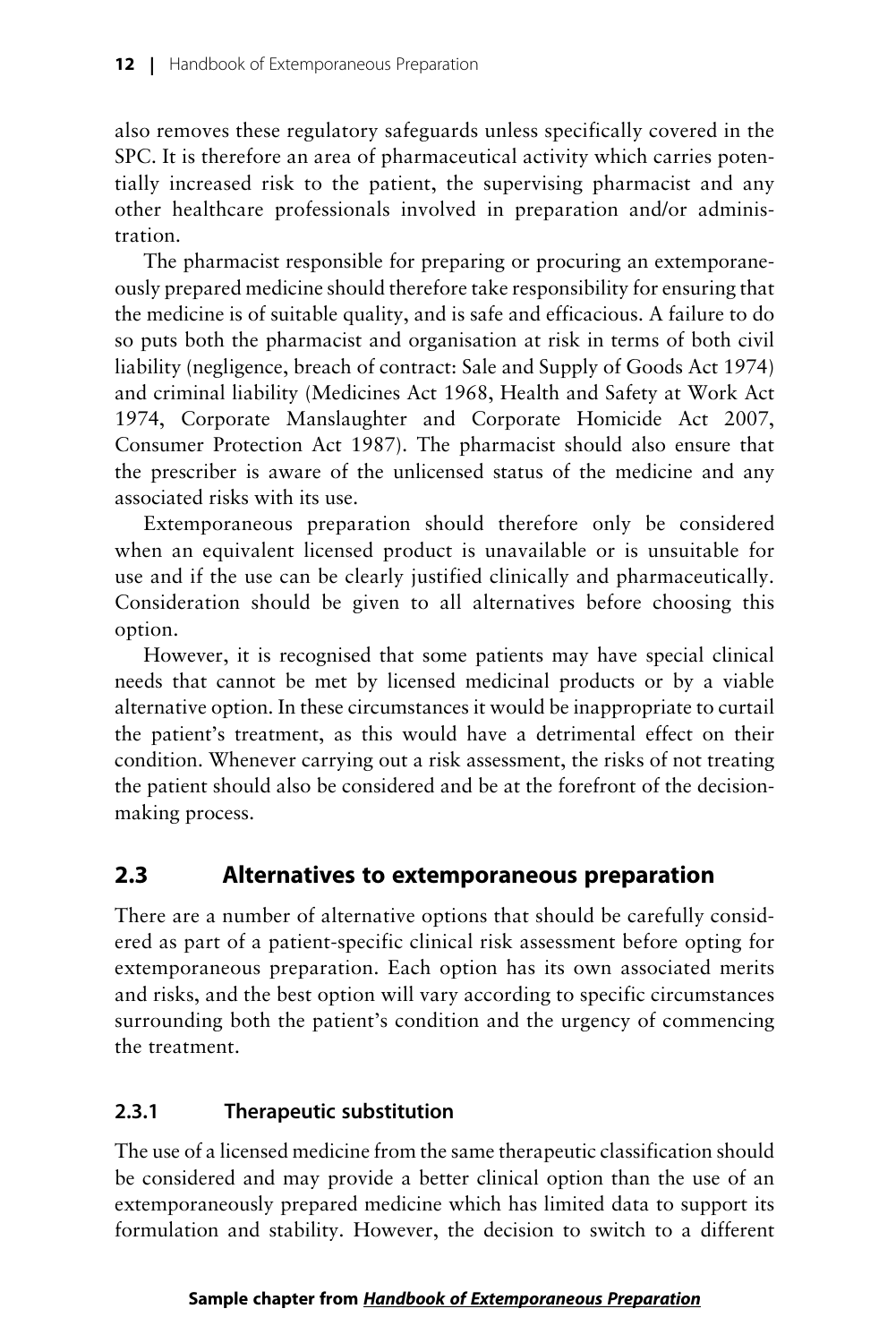medicine should also take into account the condition of the patient and the relative toxicity of the drug. For example, if a patient is stabilised on a medicine with a narrow therapeutic index, it may have a more detrimental impact on the patient's well-being to switch to a different, but therapeutically equivalent drug, than use a medicine that has been extemporaneously prepared against a validated formulation. However, in either case, the patient should be closely monitored following the change to their treatment to ensure their condition remains under control.

The use of a less potent steroid rather than diluting a potent agent is an example where a therapeutic alternative may eliminate the need for an extemporaneous preparation.

The use of an alternative route of administration, for example use of the rectal rather than the oral route, could also be considered if an appropriate formulation is available.

#### 2.3.2 Procurement options

#### 2.3.2.1 Use of an imported product

The importation of a suitable product that carries a marketing authorisation in its country of origin should be considered. However, it must be noted that the presence of a non-UK marketing authorisation confers no legal status on the medicine in the UK and that importation can only take place through a company holding a Wholesale Dealer (Import) Licence.

The preparation selected should be licensed for use in a country with equivalent or similar licensing arrangements and regulatory standards to the UK (e.g. EU, Canada, Australasia). This will provide the requesting pharmacist with assurance that the quality, safety and efficacy of the medicine have been reviewed by a competent regulatory authority. However, care should be taken to ensure that the medicine has been licensed for use in the country of origin and placed on the market there, rather than being manufactured solely for export.

The procuring pharmacist should also ensure that the company used for importation has adequate quality systems in place to ensure that the medicine comes from a reputable source; that counterfeit detection measures are in place; and that the cold chain (where appropriate) is maintained to the point of delivery (see Chapter 11 for more details).

From a clinical perspective, the procuring pharmacist needs to be aware that if the medicine is being used outside of its intended purpose, the safety and efficacy review may not apply to their specific clinical indication. Therefore it is important that the procuring pharmacist reviews the SPC and patient information leaflet (PIL) to ensure that they are appropriate for the intended use and provide alternative guidance if necessary.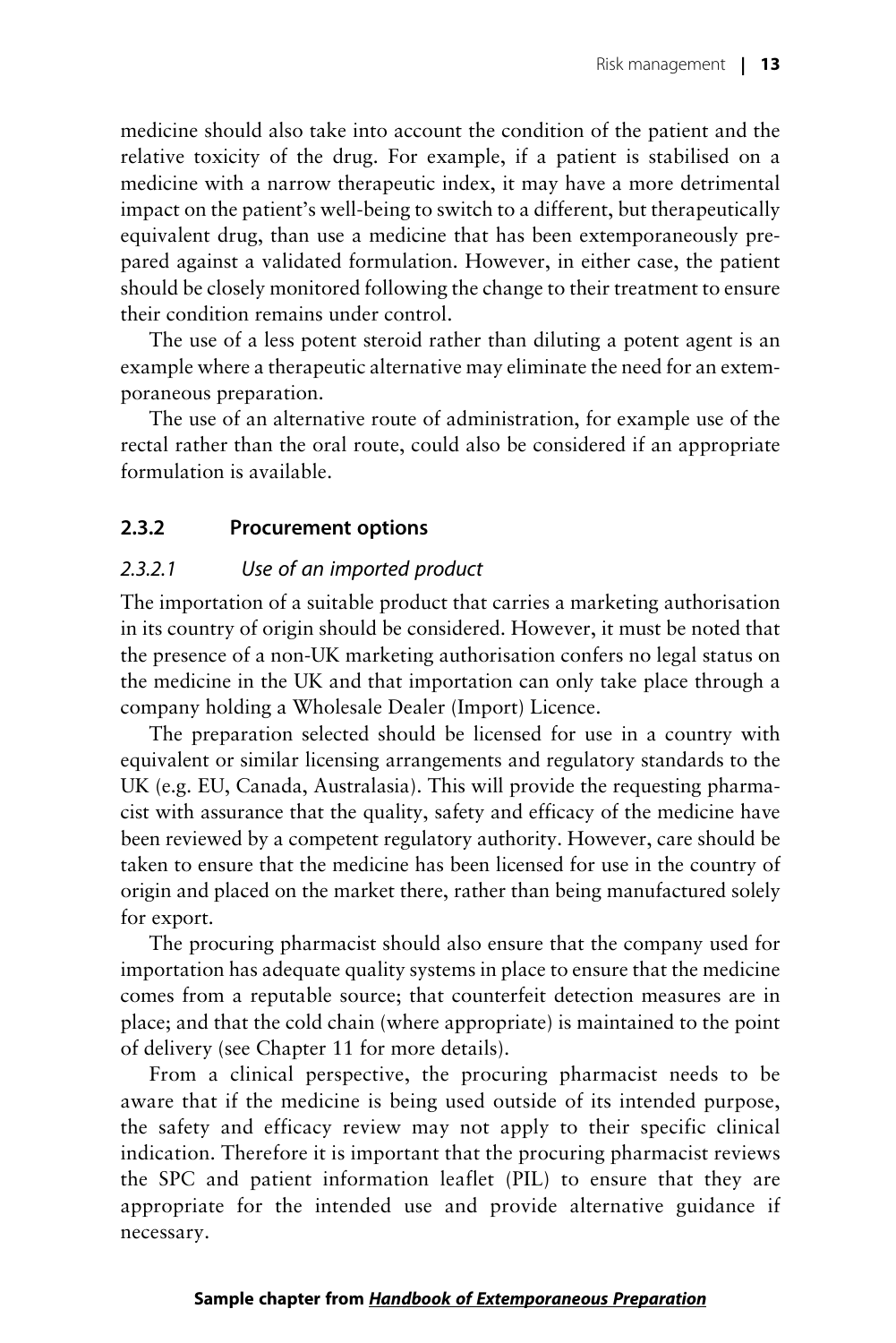Patient information, user guidance and the label must include comprehensive, relevant information in English. When importing a product from a non-English-speaking country, provision must be made to ensure that the product is labelled appropriately and that sufficient guidance is provided to the clinician and patient to ensure safe use.

When importing borderline substances such as vitamins and food supplements, preference should be given to procuring products that have been marketed as medicines wherever possible. Where this is not possible, a quality assessment should be carried out to ensure that the product is free from transmissible spongiform encephalopathies (TSE) as a minimum.

### 2.3.2.2 Use of a `Special' manufactured in a MHRA-licensed unit

The commissioning of a suitable preparation from a licensed 'Specials' manufacturer within the UK should be considered. The benefit of purchasing a 'Special' is that the product should be made to a validated formula with supporting stability data in accordance with the principles of good manufacturing practice (GMP). Licensed 'Specials' units are regularly inspected by the Medicines and Healthcare products Regulatory Agency (MHRA) to ensure these principles are upheld. However, the purchasing pharmacist will still need to review the supporting documentation (e.g. specification, Certificate of Analysis/Conformity, TSE statement) to assess whether the product is of appropriate quality.

Information on Specials manufacturers is available in the British National Formulary (BNF).

Guidance relating to the procurement of extemporaneously prepared patient-specific doses from 'Specials' manufacturers can be found in Chapter 11.

Further guidance for assessing the quality of both imports and 'Specials' can be found in the NHS Pharmaceutical Quality Assurance Committee guidance document 'Guidance for the purchase and supply of unlicensed medicinal products' (NHS [Pharmaceutical Quality Assurance Committee,](#page-11-0) [2004\)](#page-11-0). Advice can be sought from medicines information centres, regional quality assurance specialists, licensed importers of medicines and individual 'Specials' units.

#### 2.3.3 Practical options

#### 2.3.3.1 Use of soluble or dispersible tablets

Soluble or dispersible tablets may be a useful and convenient alternative to preparation of liquid extemporaneous products. Some tablets can be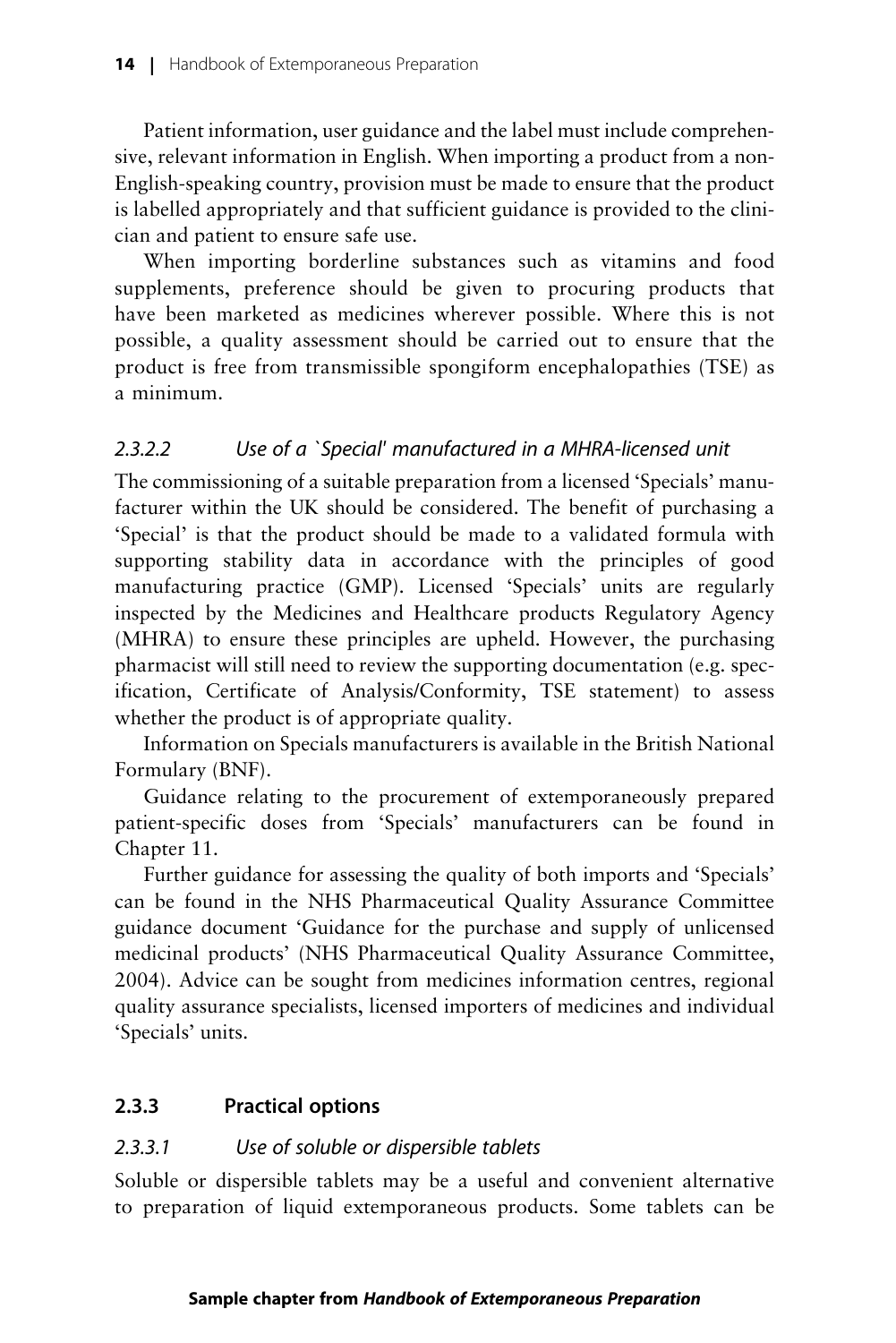dispersed, even if this is not within the terms of their marketing authorisation (licence). Most tablets will disperse in a small volume of water ( $\sim 10$  mL) within a few minutes. This practice presents fewer health and safety risks than crushing tablets, which can expose the carer to potentially harmful dusts via inhalation.

When dispersing tablets, the dose should be prepared and administered immediately, as stability cannot be guaranteed. It should be noted that slow or modified release preparations should not be used in this manner.

Care should be taken, however, if part doses are required. The practice of taking aliquots from insoluble, dispersed tablets for smaller doses presents a significant risk of dose inaccuracy. This is because water has no suspending properties, commonly resulting in aggregation and sedimentation of the drug, leading to poor dosage accuracy. For this reason, tablet dispersion may not be a practical option in paediatrics where the required doses are frequently fractions of the lowest available strength tablet.

# 2.3.3.2 Cutting tablets

The use of tablet cutters can sometimes provide an acceptable option, especially when tablets are effectively scored and designed to help in the administration of part doses. However, tablets cannot be cut with great accuracy of dose and research suggests that the variability may range from 50% to 150% of the desired dose even when using commercially available tablet cutters ([Breukreutz](#page-11-0) et al., 1999; Teng et al.[, 2002\)](#page-11-0).

# 2.3.3.3 Use of a preparation intended for a different route

The use of a suitable preparation intended for a different route of administration can sometimes be a practical alternative; for example the use of an injection solution orally, or an oral solution rectally. However, this practice has its own inherent risks and the pharmacist should ensure that the presentation used will be absorbed by this route and that it will be tolerated by the patient.

When using an injection by the oral route, consideration should be given to the possibility of rapid absorption and elevated peak levels, the potential for rapid drug degradation due to exposure to gastric acid and problems with first-pass metabolism. The pH of an injection should also be considered, as extremes of pH can adversely affect the gastric mucosa.

Some consideration should also be given to other excipients in the formulation such as propylene glycol and ethanol, which may be problematic if large volumes of the injection are required to provide the dose.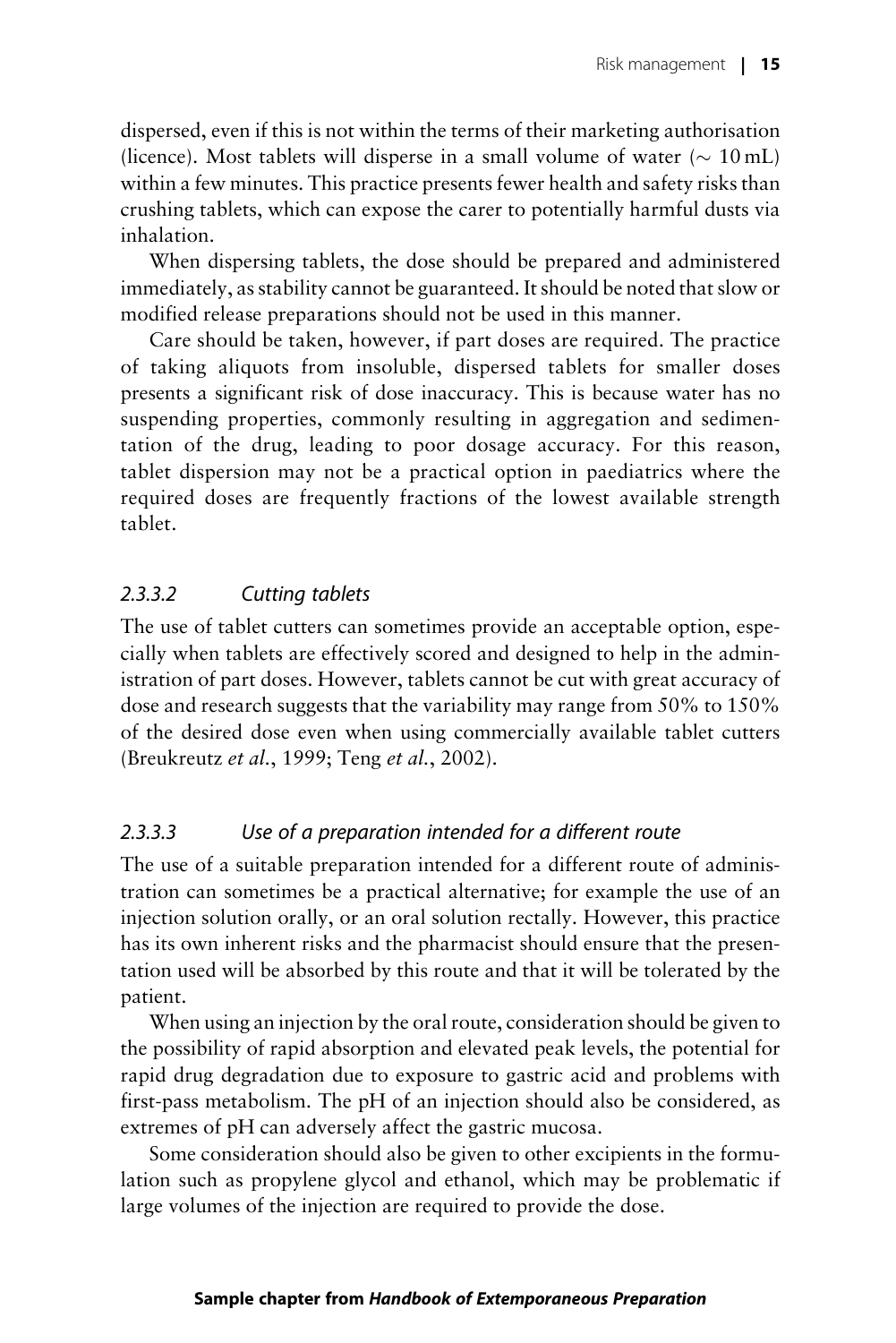# 2.4 Risks associated with extemporaneous preparation

The technical and clinical risks associated with extemporaneously prepared medicines are considered below.

#### 2.4.1 Formulation failure

All formulae used for extemporaneous preparation should be validated and have supporting stability data. Suitable sources include pharmacopoeial formulations, industry-generated expert reports and published papers.

However, it is recognised that there is a lack of standardised formulae available, leading to a plethora of different approaches and formulations being used which are commonly not peer reviewed or published. There are a number of risks associated with the use of non-standard formulations that need to be considered before taking this option.

Formulation failure can occur when a formulation has not been adequately validated, potentially resulting in either under- or overdose and associated toxicity or therapeutic failure. If a poorly formulated medicine that lacks dose uniformity is used, both underdosing and overdosing may occur during a course of treatment.

The causes of formulation failure are numerous and can be complex, including physical incompatibilities, drug/excipient binding issues and drug degradation. Generally, as the complexity of the formulation increases so does the risk of problems occurring. Formulations should therefore be kept as simple as possible for these reasons.

Oral liquids are usually formulated as either a suspension or solution. Solutions have the benefit of ensuring uniformity of dose, but drugs are more susceptible to degradation in solution than in the solid state and this should be considered when preparing a solution.

An insoluble drug suspended in a suitable vehicle may be less susceptible to drug degradation, but may settle out of the suspension over time, leading to sedimentation and caking. In this state, there will be a higher concentration of drug at the bottom of the bottle than at the top. If taken, this will result in the patient being underdosed at the beginning and overdosed towards the end of a treatment course. In order to ensure uniformity of dose, these formulations need to be shaken properly before use and patients need to be adequately counselled.

The majority of liquid formulations are prepared for children where small doses are required. In a number of cases, even suspended 'insoluble' drugs will be partially soluble at these concentrations and therefore it is important to review drug stability data and solution kinetics when assessing the formulation.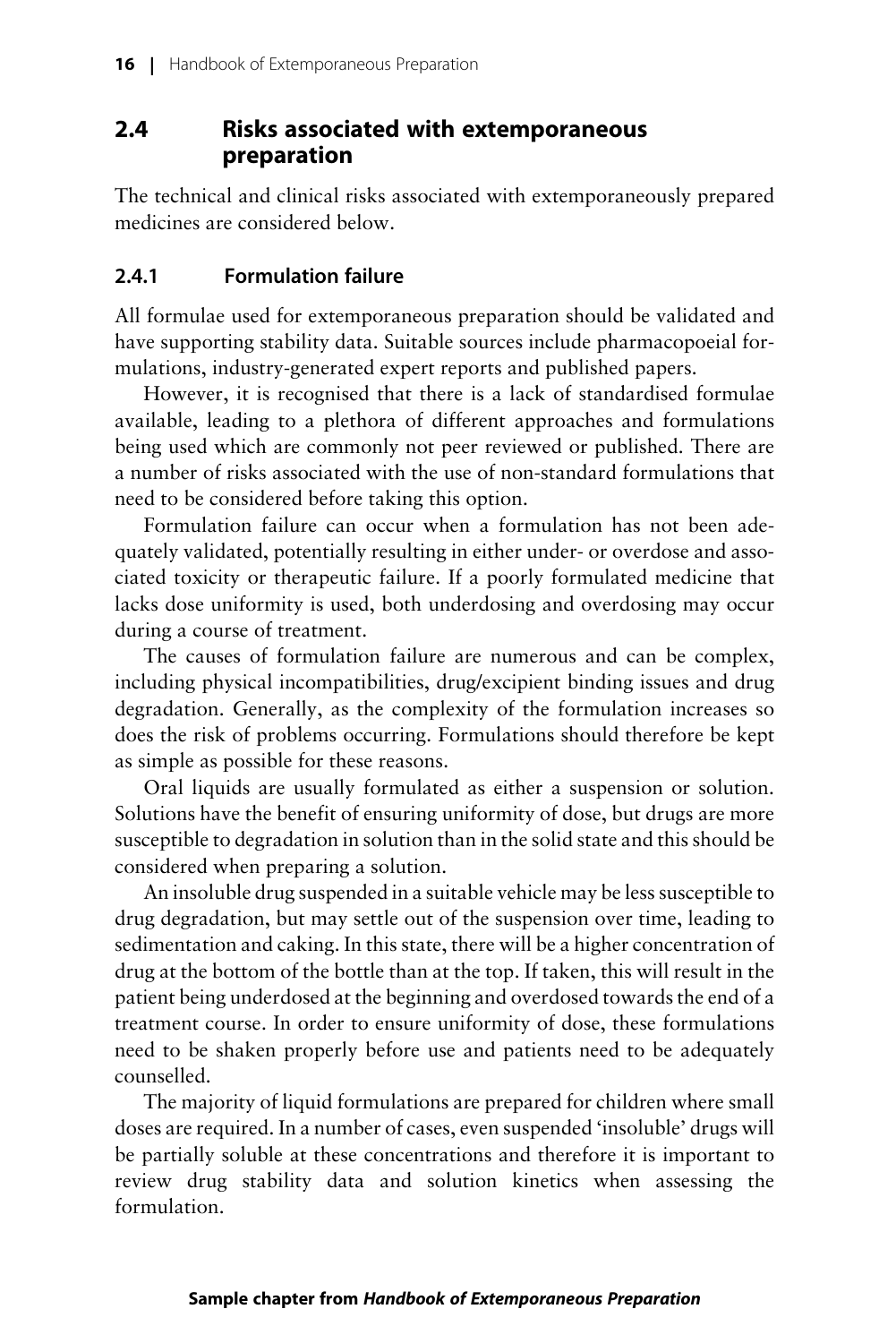It should also be noted when using tablets as starting materials in the preparation of oral liquids that many of the excipients will be insoluble, even if the drug is soluble. These excipients can bind some of the drug and therefore it is prudent to use a suspending agent as the drug vehicle to ensure uniformity of dose. For this reason, filtration of this type of preparation should not be carried out.

#### 2.4.2 Microbial contamination

Microbial contamination can pose a significant risk to immunocompromised patients, while by-products of microbial degradation can lead to physical or chemical changes in the preparation. Microbial growth can lead to spoilage, affecting product appearance and producing foul odours.

The choice of preservative for a formulation needs to take into account a number of factors including pH, physical compatibility and the intended patient group. Unpreserved preparations should be stored in a refrigerator and assigned a short shelf-life to limit microbial growth. A maximum shelf-life of 7 days at  $2-8$ °C should be assigned to unpreserved oral liquid preparations unless sufficient validation work has been carried out to support an extended shelf-life.

#### 2.4.3 Calculation errors

Calculation errors pose the greatest risk of causing serious patient harm and the greater the complexity of calculation required, the higher the risk of an error. Formulations should be kept as simple as possible and all calculations should be independently checked and documented on a worksheet.

Common calculation errors associated with extemporaneous preparation include errors when converting units from one to another (e.g. milligrams to micrograms, conversions from weight in volume to millimoles).

Problems can also arise when doses can be prescribed as free base or salt, leading to potential calculation errors when making and administering preparations (e.g. two-fold errors if caffeine citrate is confused with caffeine base).

Care should be taken when diluting concentrates; calculation errors have been known to lead to 1000-fold overdoses [\(Kirsch, 2005\)](#page-11-0).

Decimal point errors are commonplace and extra vigilance is needed to ensure that documentation is clear (especially worksheets and formulations) and that products are labelled without using decimal points wherever possible (e.g. 0.5 g should be labelled as 500 mg). Guidance relating to reducing the risk of medication errors can be found in Chapter 6.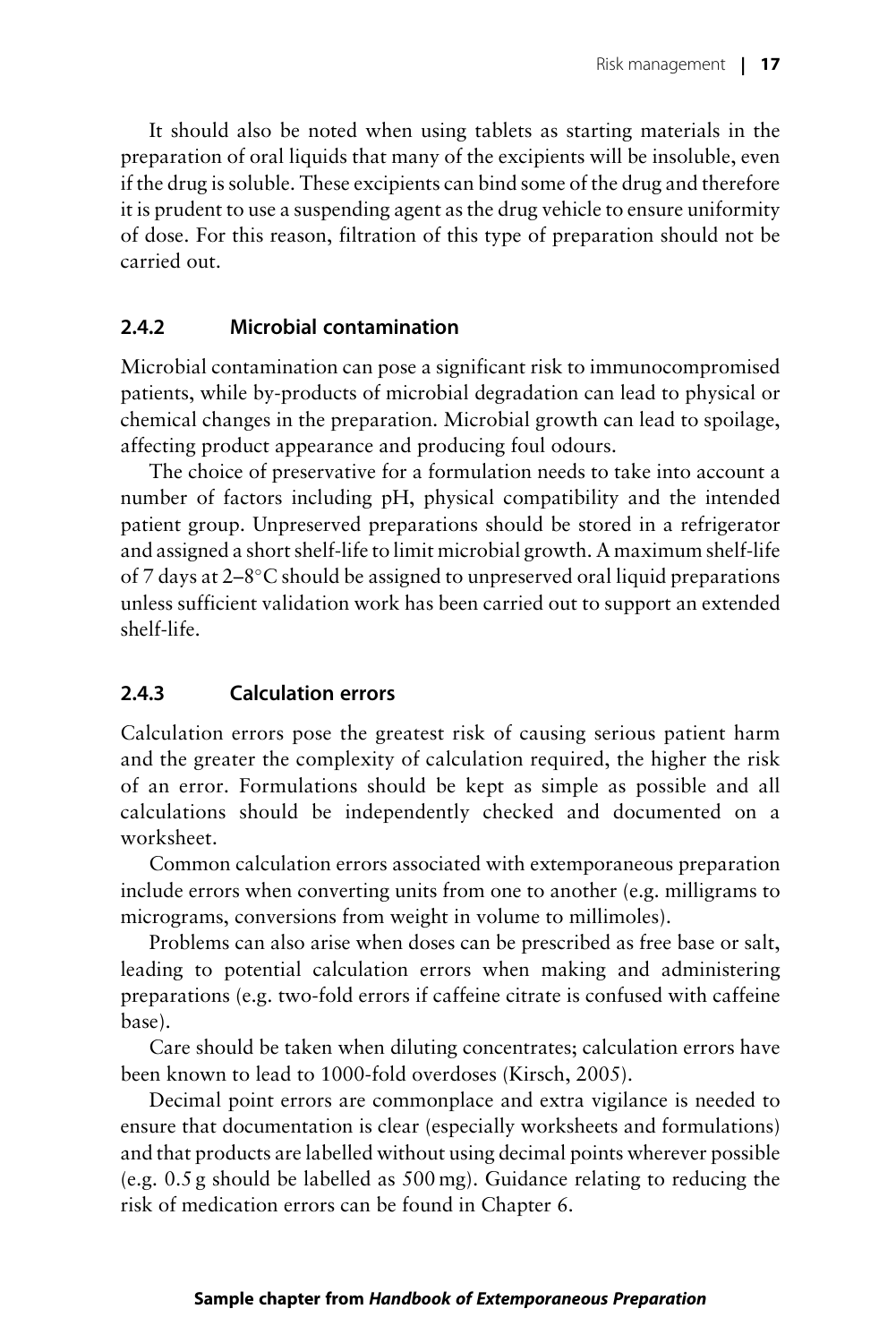Errors have also occurred when unfamiliar terminology is used to describe the strength of solutions and this was highlighted in the 'peppermint water' case [\(Anon, 1998\)](#page-11-0) where concentrated chloroform water was used instead of double strength chloroform water, resulting in the death of a child.

#### 2.4.4 Starting materials

The use of some historical formulae carries the associated risk of using ingredients that are no longer suitable. For example, chloroform has now been recognised as a class III potential carcinogen and is present in a number of old BP monographs ([CHIP3 Regulations, 2002\)](#page-11-0).

The toxicity of some ingredients is age-specific and they may be inappropriate for children, and some ingredients are unsuitable for certain religious groups (e.g. phenobarbital elixir (BNF) contains 38% alcohol). Alcohol has been linked to CNS-depressant and hypoglycaemic effects [\(Woods, 1997](#page-11-0)). Care should also be taken with the use of cariogenic sugars (e.g. sucrose) in paediatric formulations as it has been associated with dental cavities. It is therefore important to list all such excipients on the product label so that end-users are made aware of their presence in the formulation

All starting materials, particularly those of animal origin (e.g. gelatin) should be certified free from TSE.

#### 2.4.5 Patient acceptability issues

Consideration should be given to the palatability and presentation of oral liquid medicines as there is a good argument that taste is crucial to achieving good compliance in children, especially for the treatment of longstanding conditions such as in cardiology.

#### 2.4.6 Health and safety risks

The risks to the operator should also be considered. A Control of Substances Hazardous to Health (COSHH) risk assessment should be carried out and any risks should be identified and carefully evaluated before undertaking an extemporaneous preparation. (Note: once performed, this assessment does not have to be repeated each time the preparation is made, provided the assessment is up to date and available on the premises.)

When handling hazardous products, units should be equipped with suitable containment devices and systems should be put in place to eliminate the risk of cross-contamination.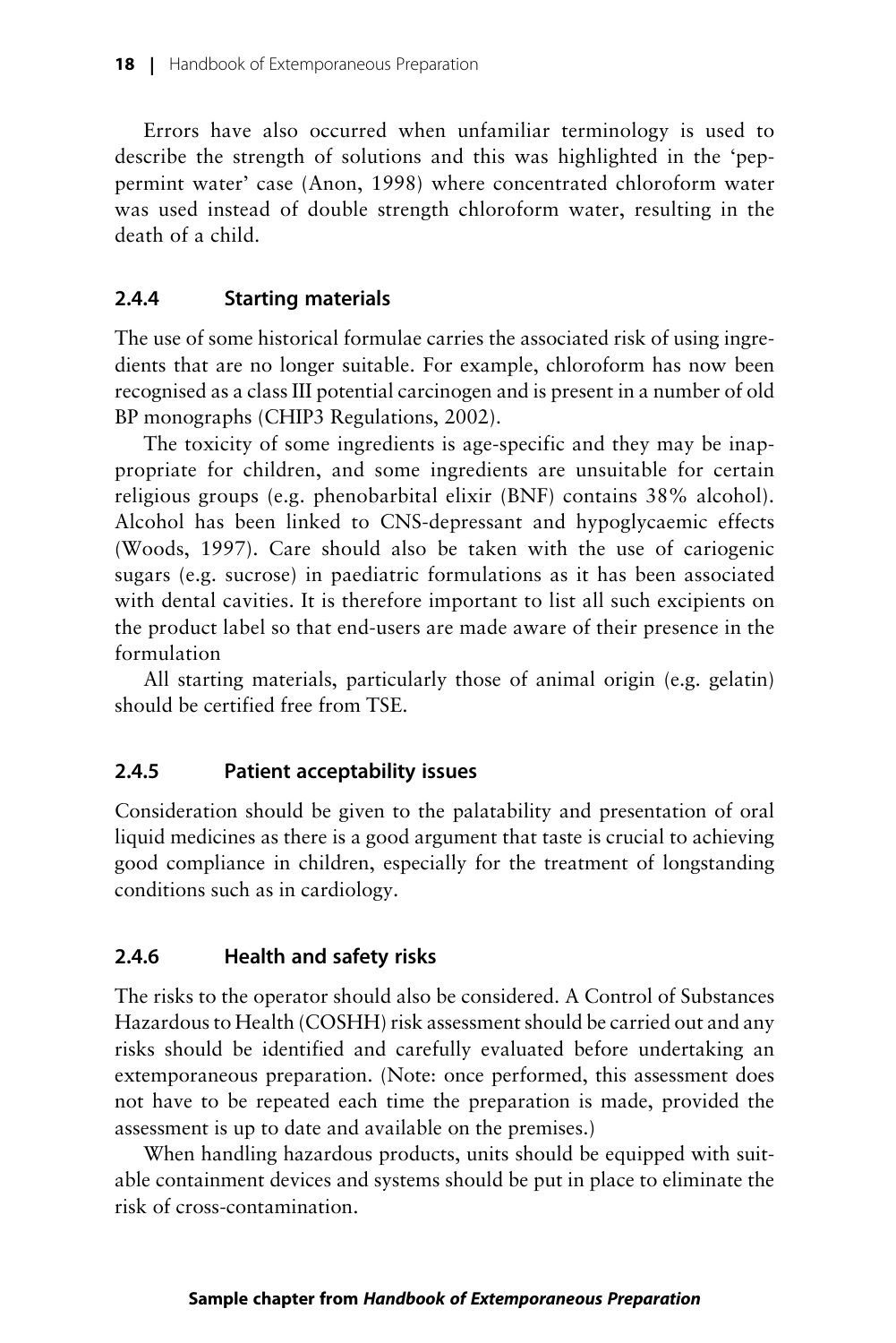#### 2.4.7 Therapeutic risks and clinical consequences

When identifying the potential clinical consequences of a formulation failure or calculation error associated with an extemporaneously prepared medicine, it is important to review both the inherent properties of the drug and the patient's clinical condition as part of the risk assessment.

Any inaccuracy of dosing associated with medicines that have a narrow therapeutic index can lead to significant morbidity, whether due to underdosing leading to treatment failure or overdosing leading to toxicity. By contrast, any inaccuracy of dosing associated with drugs with a wide therapeutic index may have little or no impact on the therapy.

Patients with certain clinical conditions or from vulnerable patient groups may be at greater risk of morbidity than others and therefore it is important that the risk assessment takes into account the patient-specific circumstances rather than being solely a drug-based risk assessment.

Where there is significant risk of morbidity associated with a non-standard or complex formulation, all alternative options should be explored and extemporaneous preparation should be seen as a last resort.

#### 2.4.8 Associated clinical risk factors

The majority of patients receiving extemporaneously prepared products, in particular oral liquid medicines, tend to be from vulnerable patient groups (e.g. neonates, children, stroke victims) who are either unaware of ill-effects associated with their treatment or who cannot communicate with their clinician. Coupled with this, extemporaneous preparations may not be routinely identified as high-risk therapies by pharmacists and therefore such treatments are not commonly given the level of scrutiny and close monitoring they require. Therefore when embarking on the use of an extemporaneously prepared product, the pharmacist should ensure that systems are in place to monitor the effectiveness of the therapy.

Pharmacists should regard patients receiving extemporaneous preparations as at increased risk and regularly review their condition to ensure the treatment is effective. Any issues should be documented and reported to the manufacturer (and MHRA if necessary for serious adverse events – see MHRA website for guidance) as part of an ongoing pharmacovigilance programme.

#### 2.5 Managing the risks

The following checklists may provide a helpful summary guide to the risk management of patients requiring an extemporaneously prepared medicine.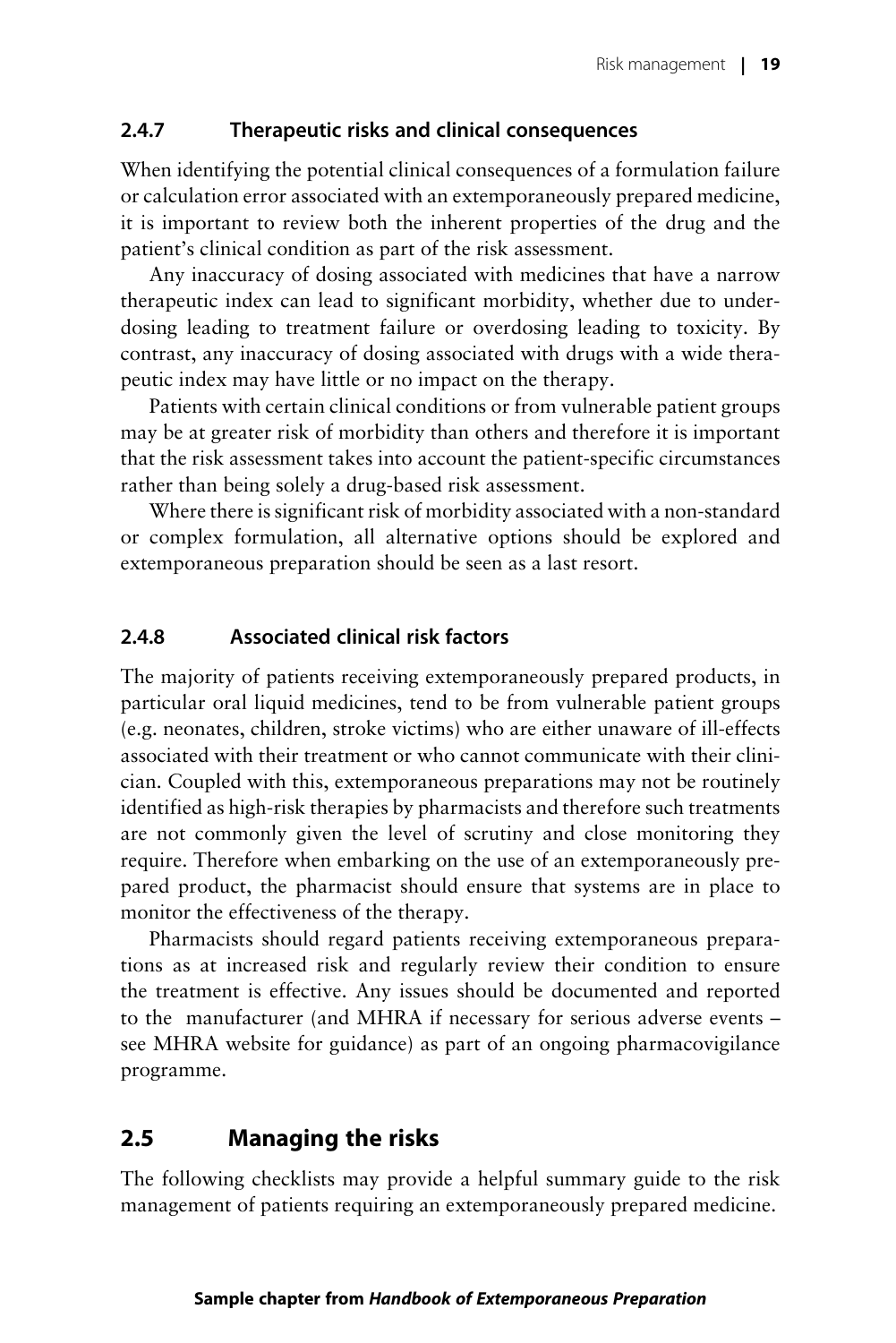### 2.5.1 Clinical risk reduction

- Identify extemporaneous preparations as high-risk therapy.
- Carry out a risk assessment.
- Consider alternative therapies.
- Review all available evidence to support the use of the preparation.
- Evaluate drug toxicity consider therapeutic index.
- Monitor patient for clinical effect, toxicity and adverse drug reactions (ADRs).
- \* Document any problems and successful treatments for future reference.

# 2.5.2 Technical risk reduction

### 2.5.2.1 Formulation

- \* Use standard, validated formulae where possible (e.g. pharmacopoeia, expert report (industry generated), published papers).
- \* Evaluate data using first principles (in-house expert review by suitable qualified personnel, e.g. QC department).
- \* Gather information on or evidence of effective use from other units or pharmaceutical companies.
- Use information resources (e.g. Pharmaceutical Codex, Compounding Interest Group, NHS QA website – QAinfozone, Pharminfotech, Paddock Laboratories).
- If no formula is available, keep it simple using readily available, pharmaceutical-grade starting materials and standard vehicles.
- Restrict the shelf-life to limit degradation and spoilage (maximum of  $28$ ) days if preserved, 7 days if unpreserved).

# 2.5.2.2 Preparation

- \* Ensure extemporaneous dispensing facilities and practices comply with this guidance and are subject to systems of audit and self-inspection.
- Use QA-approved worksheets and procedures.
- \* Ensure facilities and equipment are appropriate and validated/calibrated.
- Ensure all operatives are appropriately trained.
- Use licensed or approved (e.g. QC-tested) starting materials.
- Perform COSHH assessment on both the starting materials and the preparation process.

# 2.5.2.3 Risk matrix

The risk matrix in [Figure 2.1](#page-10-0) may be helpful in risk evaluation.

#### Sample chapter from Handbook of Extemporaneous Preparation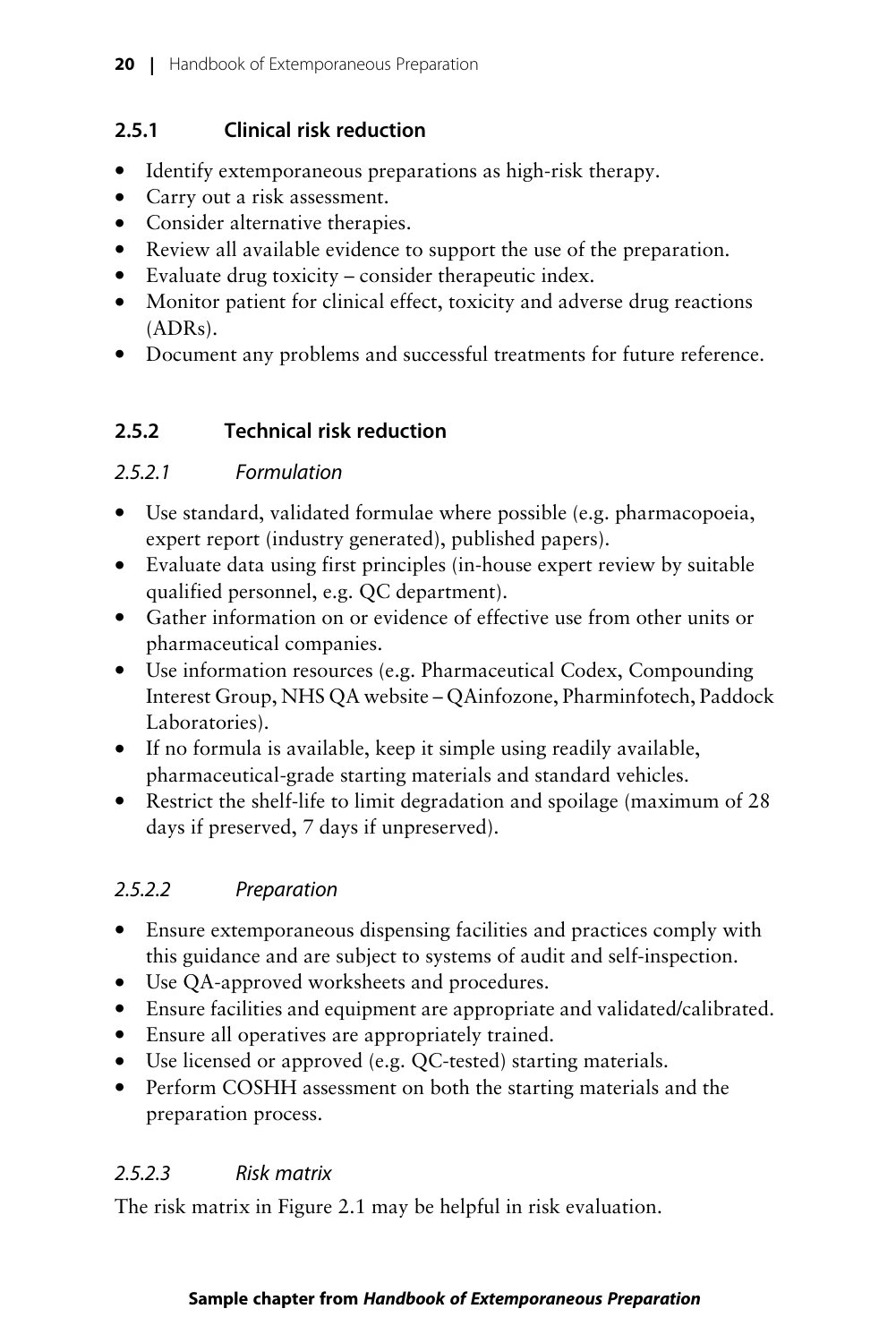<span id="page-10-0"></span>

| <b>Overal risk</b><br>assessment   | Low                                                                                                                                                    |                                                                                                                                                                                                                                     | Medium                                                                                                                                                                   |                                                                                                                                                                             | High                                                                                                                                            |                                                                                                                                  |
|------------------------------------|--------------------------------------------------------------------------------------------------------------------------------------------------------|-------------------------------------------------------------------------------------------------------------------------------------------------------------------------------------------------------------------------------------|--------------------------------------------------------------------------------------------------------------------------------------------------------------------------|-----------------------------------------------------------------------------------------------------------------------------------------------------------------------------|-------------------------------------------------------------------------------------------------------------------------------------------------|----------------------------------------------------------------------------------------------------------------------------------|
| <b>Risks to quality</b>            | Validated formula and<br>supporting stability data<br>available<br>• Published papers<br>• Pharmacopoeia<br>• Developed by<br>licensed<br>manufacturer | Formula available, but<br>not validated. No<br>supporting stability data<br>• Evaluation of formula<br>and shelf-life from first<br>principles by suitably<br>experienced staff<br>• Experience of safe and<br>effective use in NHS |                                                                                                                                                                          | Formula available, but<br>not validated<br>• No supporting stability<br>data or evaluation<br>• Experience of safe and<br>effective use in NHS<br>• Reduced shelf-life (max | Formula available, but<br>not validated<br>• No supporting stability<br>data or evaluation<br>• No evidence of safe and<br>effective use in NHS | No formula available                                                                                                             |
|                                    | <b>Rating: Low</b>                                                                                                                                     | <b>Rating: Low</b>                                                                                                                                                                                                                  | <b>Rating: Medium</b>                                                                                                                                                    |                                                                                                                                                                             | <b>Rating: High</b>                                                                                                                             | <b>Rating: High</b>                                                                                                              |
| <b>Risks to</b><br>safety/efficacy | Low toxicity<br>Short-term use                                                                                                                         | Wide therapeutic index<br>Short-term use                                                                                                                                                                                            | Wide therapeutic index<br>Maintenance therapy<br>Vulnerable patient<br>groups                                                                                            |                                                                                                                                                                             | Narrow therapeutic index<br>Short-term use<br>Bioavailability could be<br>significantly changed by<br>crushing tablet                           | Narrow therapeutic<br>index<br>Maintenance therapy<br>Bioavailability could<br>be significantly<br>changed by crushing<br>tablet |
| H & S risks                        | <b>Rating: Low</b><br><b>Rating: Medium</b><br><b>Rating: Low</b><br>Full supporting COSHH data<br>Control measures in place<br><b>Rating: Low</b>     |                                                                                                                                                                                                                                     | <b>Rating: High</b><br><b>Rating: High</b><br>Inadequate supporting COSHH data<br>No control measures in place<br>No COSHH assessment carried out<br><b>Rating: High</b> |                                                                                                                                                                             |                                                                                                                                                 |                                                                                                                                  |

Figure 2.1 Risk assessment matrix. Low risk: Prepare worksheet and make in accordance with local SOPs. Use licensed or QC approved starting materials only. Medium risk: Make for short-term use only and monitor patient for clinical effect and ADRs. Consider outsourcing to <sup>a</sup> 'Specials' unit or alternative therapy for long-term use. High risk: Consider all alternatives before making – only make as last resort. Monitor patient closely for clinical effect, toxic effects and ADRs.